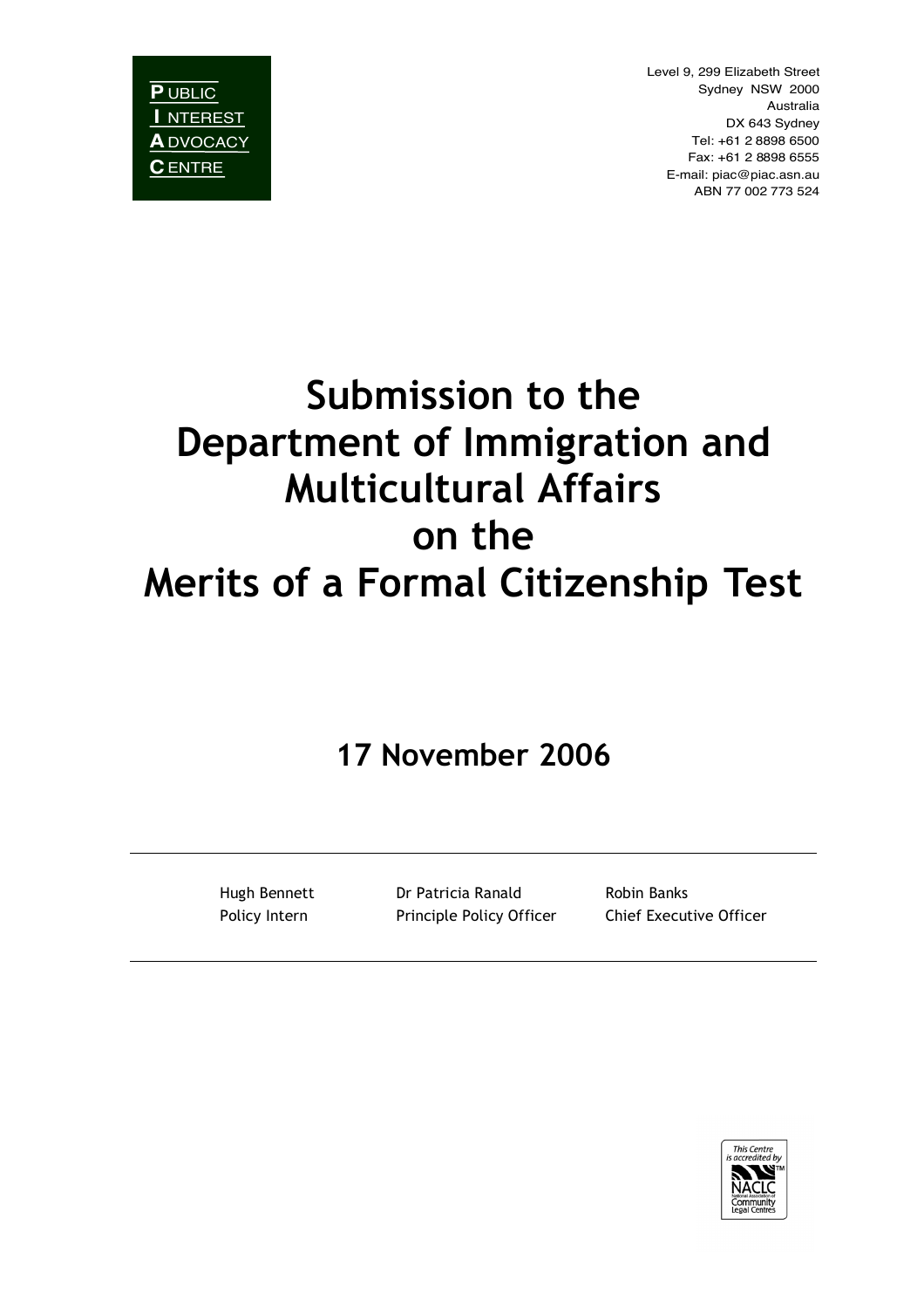## **1. Introduction**

### **1.1 The Public Interest Advocacy Centre**

The Public Interest Advocacy Centre (PIAC) seeks to promote a just and democratic society by making strategic interventions on public interest issues.

PIAC is an independent, non-profit law and policy organisation that identifies public interest issues and works co-operatively with other organisations to advocate for individuals and groups affected.

In making strategic interventions on public interest issues PIAC seeks to:

- expose unjust or unsafe practices, deficient laws or policies;
- promote accountable, transparent and responsive government;<br>• encourage influence and inform public debate:
- encourage, influence and inform public debate;
- promote the development of law—both statutory and common—that reflects the public interest; and
- develop community organisations to pursue the interests of the communities they represent.

Established in July 1982 as an initiative of the Law Foundation of New South Wales, with support from the NSW Legal Aid Commission, PIAC was the first, and remains the only, broadly-based public interest legal centre in Australia. Financial support for PIAC comes primarily from the NSW Public Purpose Fund and the Commonwealth and State Community Legal Centre Funding Program. PIAC generates approximately forty per cent of its income from project and case grants, seminars, consultancy fees, donations and recovery of costs in legal actions.

#### **1.2 The Discussion Paper**

PIAC appreciates the opportunity to make this submission to the Department of Immigration and Multicultural Affairs (DIMA) on the merits of a formal citizenship test in Australia.

In September 2006, the Department released a discussion paper entitled 'Australian Citizenship: Much more than just a ceremony' (the Discussion Paper) exploring the possibility of English language and knowledge testing as a prerequisite to Australian citizenship. The Discussion Paper invites comment on the nature and meaning of Australian citizenship in two key regards: firstly, on the significance of familiarity with the

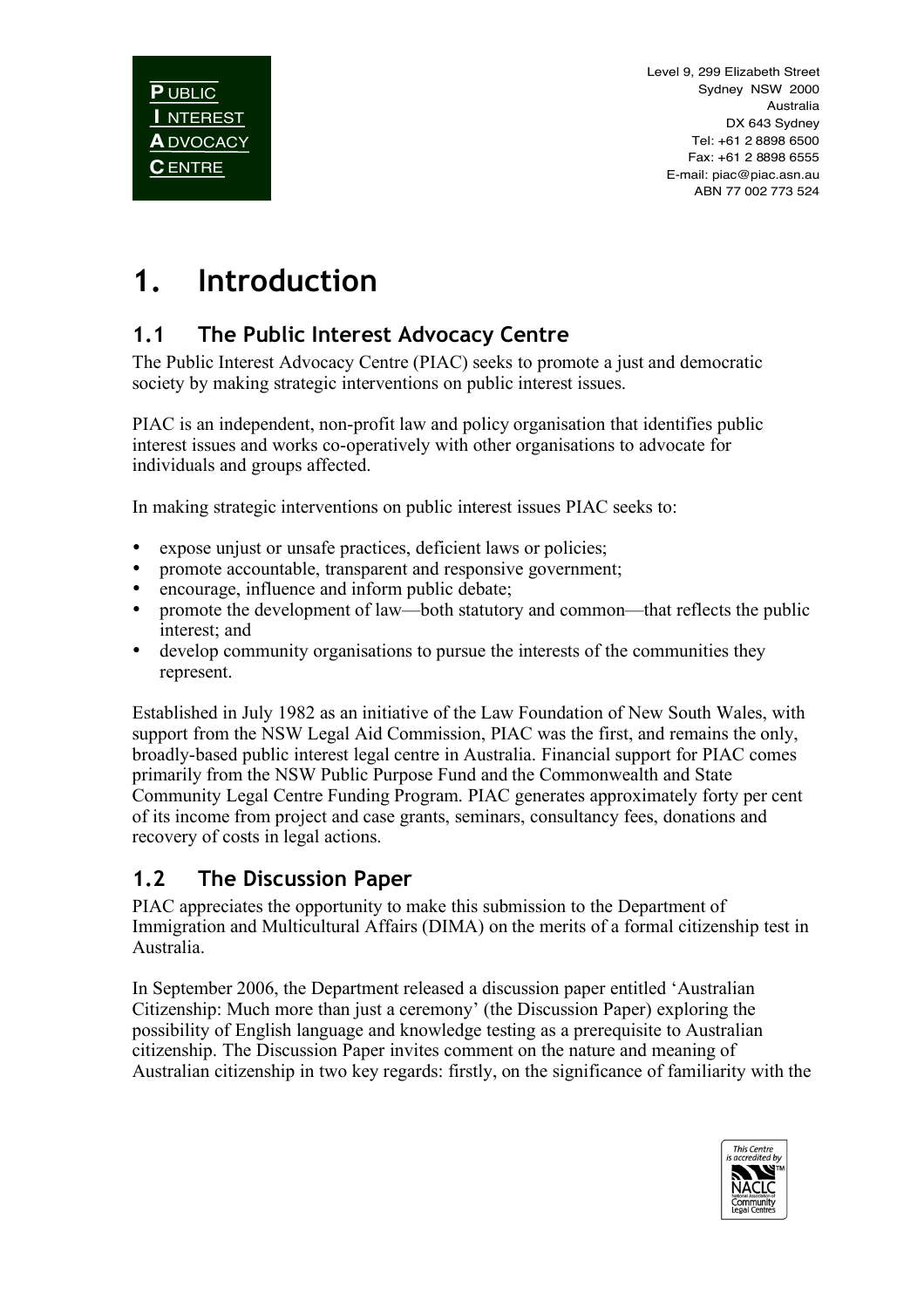English language and with Australian history and culture to the exercise of citizenship; and second, on the necessity, feasibility and prospective form of a formal citizenship test.

This submission responds to a number of questions raised in the Discussion Paper in the three sections below: Section 2: Adequacy of the present system, dealing with the nature of citizenship and the necessity of new system of citizenship assessment; Section 3: The impact of a formal test, dealing with the potential adverse impacts of formal testing; and Section 4: The nature of the test, dealing with the steps that might be taken to minimise the risk of inequality and abuse arising from such a test.

## **2. Adequacy of the present system**

### **2.1 Lack of need for change**

Australia's existing citizenship framework has provided for effective administration of the process by which citizenship is bestowed upon new Australians for over half a century. The provisions of the *Australian Citizenship Act 1948* (Cth) (the Act) that pertain to those seeking a grant of Australian citizenship establish a process based upon simple and clear eligibility criteria, with the flexibility of a broad ministerial discretion to deny applications where necessary.<sup>1</sup> Since 1949 over 3.5 million immigrants<sup>2</sup> have become Australian citizens through the operation of the Act and the success of this well-established system is reflected in the decision to maintain the essence of the present provisions in the Australian Citizenship Bill  $2005<sup>3</sup>$ , currently under consideration.

PIAC submits that in the absence of any compelling evidence as to the inadequacy of the system by which new Australians have acquired citizenship in the years since the Second World War, there is no imperative to amend the process. The Discussion Paper neither identifies inadequacies in Australia's current citizenship policy nor presents any firm evidence of the prospective benefits that might accrue from the introduction a formal citizenship test.

Although the Discussion Paper briefly makes reference to a correlation between Englishlanguage ability and labour participation and—less verifiably—social cohesion, it does not indicate that the present citizenship process is deficient in addressing such concerns, nor does it indicate how a formal citizenship test might remedy any perceived deficiency. PIAC submits that the current citizenship framework has demonstrated itself to be well adapted and effective in welcoming new citizens to Australia's multicultural community and should be preserved unaltered.

## **2.2 Existing prerequisites to citizenship**

PIAC submits that existing language and knowledge criteria and assessment policies are consistent with the established notion of citizenship, and are sufficient to ensure that prospective Australian citizens are able to comprehend and discharge their obligations once they become citizens.

As the Discussion Paper notes, applicants for Australian citizenship must already satisfy a number of prerequisites enumerated in the Act by way of assessment at a compulsory citizenship interview. Applicants must satisfy the interviewer that they possess a basic

<sup>1</sup> *Australian Citizenship Act <sup>1948</sup>* (Cth), <sup>s</sup> <sup>13</sup> <sup>2</sup> Department of Immigration and Multicultural Affairs, *Australian Citizenship Statistics*, *<*http://www.citizenship.gov.au/resources/facts-and-stats/stats.htm> at 15 November

<sup>&</sup>lt;sup>3</sup>  $2006$ . Australian Citizenship Bill 2005 (Cth), cl 21.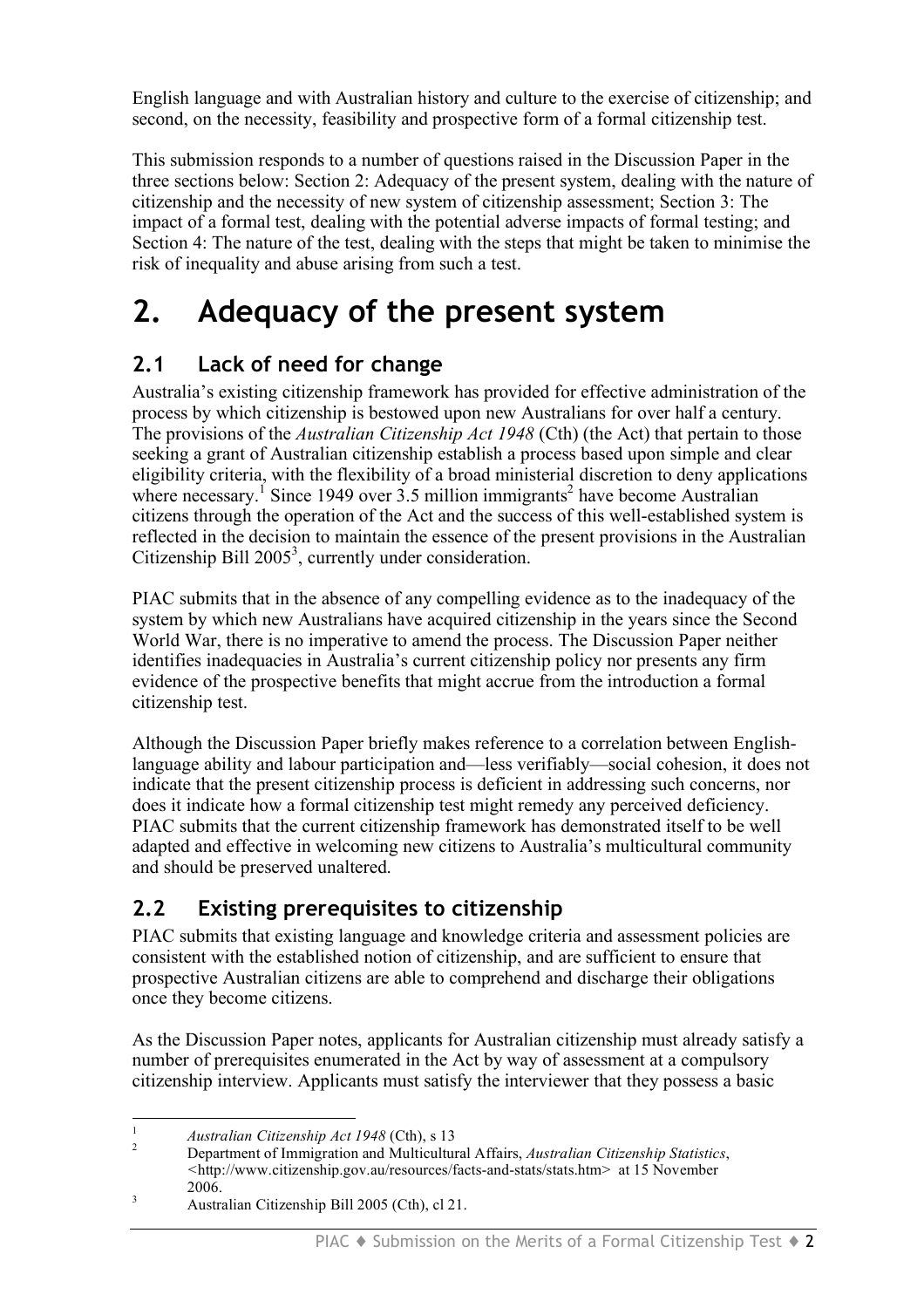knowledge of the English language and understand the nature of the application and the responsibilities and privileges of Australian citizenship. There are no compelling grounds to either increase the stringency of these prerequisites or alter how they are evaluated.

#### **2.3 Language and citizenship**

Although, as the Discussion Paper observes<sup>4</sup>, English language proficiency may be a desirable and advantageous attribute in many aspects of life in Australia, PIAC submits that it is not and should not be legally related to the notion of citizenship beyond the existing requirement.

The preamble to the Act characterises citizenship as a bond, based on reciprocal rights and obligations; uniting Australians and respecting diversity, rights and liberties; sharing 'democratic beliefs', and respecting and adhering to the laws of Australia.<sup>5</sup> PIAC submits that ability in the English language is not a requisite factor in the observance of any of these undertakings beyond what might be deemed necessary to understand the notion of citizenship. Indeed, Australia's prolific and enormously successful migration experience in the years since the Second World War and the commencement of the Act in 1950 has demonstrated language and the uptake and proper exercise of citizenship to be quite unrelated.

While Australia's English linguistic and cultural inheritance is reflected in the proportionately large number of new settlers who trace their heritage to the United Kingdom, New Zealand and other English-speaking countries, it is migrants from non-English speaking backgrounds who have demonstrated themselves to be most enthusiastically committed to the institution of citizenship. Eligible permanent residents from non-English-speaking countries consistently exhibit far higher citizenship take-up rates than those from English-speaking countries.<sup>6</sup> Conversely, while the average citizenship take-up rate for eligible residents from all nations at census in 2001 was 74.4%, immigrants from the English-speaking United Kingdom and New Zealand—the two single largest countries of origin for new settlers—exhibited well below average take-up rates of  $64\%$  and 43% respectively.<sup>7</sup>

PIAC considers the value of the manifest commitment to Australia's interests, enfranchisement in the political process and the symbolic gesture of inclusion that citizenship entails to far outweigh the potential value of marginally increased language ability. Migrants from non-English-speaking backgrounds have demonstrated themselves to be committed to the institution of citizenship and PIAC submits that a formal language test is not only inconsistent with the demands of citizenship, but a potential disincentive to a group of residents eager to become Australians and contribute to our country's development, skills and prosperity.

#### **2.4 Knowledge and citizenship**

The Discussion Paper makes numerous references to a purported link between understanding and knowledge of 'Australian values' and integration and participation in the broader community. <sup>8</sup> It raises the prospect that community involvement and social

 <sup>4</sup> Department of Immigration and Multicultural Affairs, *Australian Citizenship: Much more*

Australian Citizenship Act 1948 (Cth), Preamble.<br>Australian Bureau of Statistics, Year Book of Australia (2006) Table 5.60 <http://www.abs.gov.au/Ausstats/abs@.nsf/bb8db737e2af84b8ca2571780015701e/01408  $DOF3CFFAS3ECA2570DE0006E28E?opendocument> at 15 November 2006.$ <br>
<sup>8</sup> Department of Immigration and Multicultural Affairs, above at n4 ¶ 26-28, 44.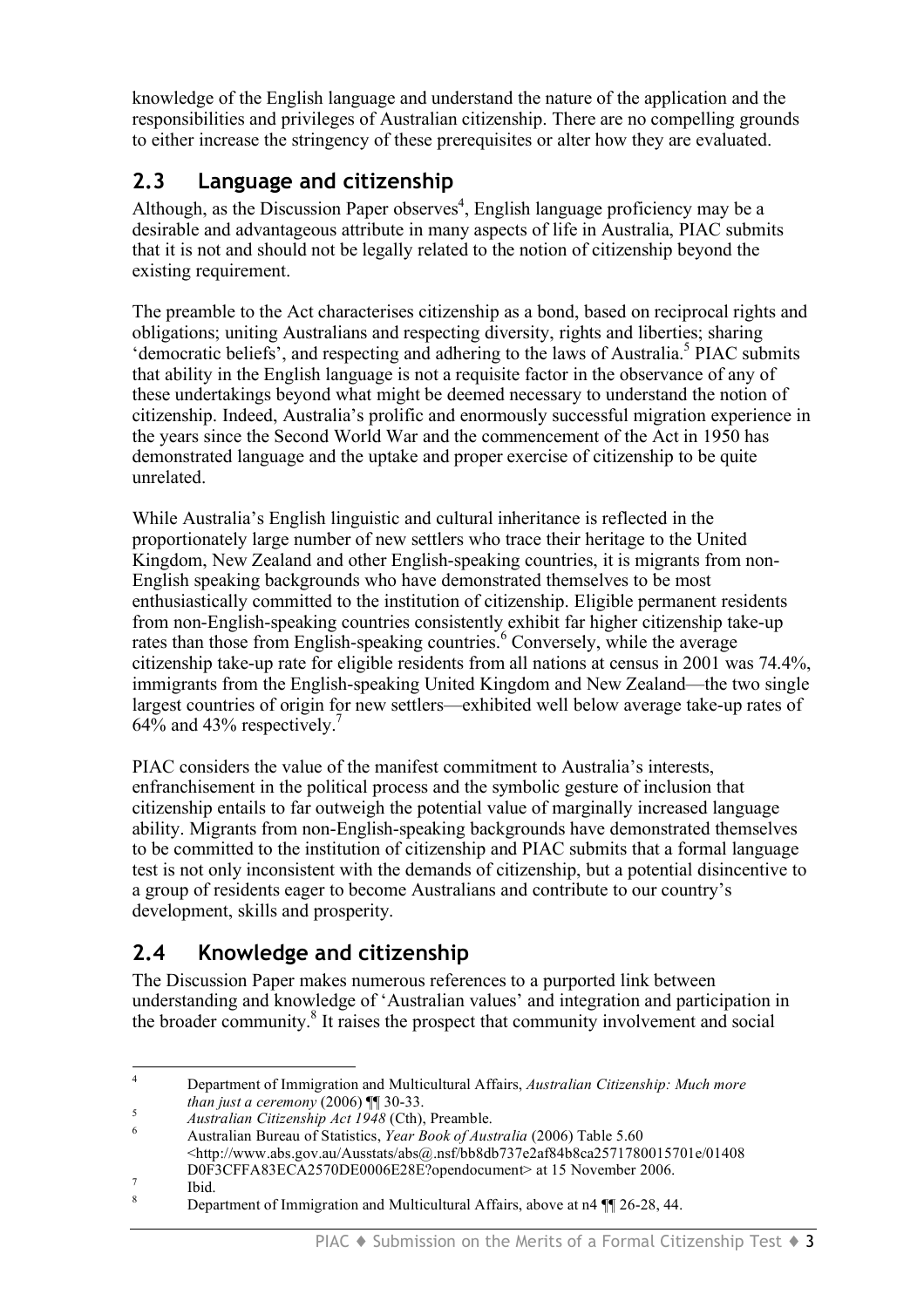cohesion might somehow be furthered by the introduction of a formal test, examining knowledge of different aspects of Australian life.

In consideration of the impossibility of assessing highly subjective value systems and the adequacy of present requirements in this respect, PIAC submits that the introduction of a formal Australian knowledge test would be a futile exercise. Knowledge of 'Australian values', governance and history does not inherently impute an acceptance of or affinity with those notions. It would be naïve and contrary to Australia's multicultural values to assume that it would.

Entry to the common bond of citizenship should be predicated so far as possible upon common and universal criteria. In instituting a formal knowledge test it is possible and even probable that the threshold for obtaining citizenship will be set at a level that many Australian citizens by virtue of birth would not be able to attain. There is no onus on such citizens to acquaint themselves with Australia's political system or history yet their knowledge and skills in other areas remain valued. Similarly provided that, as presently required, prospective citizens understand their rights and obligations as such, their knowledge and experience of other nations and systems can only contribute to Australia's political and social landscape.

Present policy requires applicants to demonstrate an understanding of their legal responsibilities and social undertakings as citizens. No evidence has been presented to indicate that new citizens presently lack an acceptable understanding of Australian values. Prospective citizens must have resided in Australia for a stipulated period, currently two years<sup>9</sup> but potentially three under the proposed Australian Citizenship Bill 2005<sup>10</sup>, and would be expected in this time to become acquainted with Australian culture, customs and institutions.

#### **2.5 Commitment and citizenship**

Although citizenship should be regarded as a commitment based on common principle and shared identity rather than language, PIAC does not consider that this commitment can be tested or demonstrated beyond the present level in any productive fashion.

The Act prescribes a standardised and compulsory pledge of commitment to be made before an authorised person as a final prerequisite to the conferral of citizenship.<sup>11</sup> The prospect raised by the Discussion Paper of a written 'pledge of commitment to Australia' to be executed at the time of application or upon the acquisition of citizenship does not appear to be a novel policy but rather a simple change in format or duplication of the existing pledge.

In practical terms any oath or pledge represents a largely symbolic and sentimental demonstration of belonging rather than any real guarantee of allegiance. PIAC considers that the existing commitment requirement fulfils its role as such and that the adoption of a written pledge, while not overly problematic, would be an unnecessary duplication of effort.

#### **2.6 Comparative schemes**

The citizenship regimes of other jurisdictions do not, by virtue of existence alone, provide any information or context as to the desirability of a formal citizenship test in Australia. In the absence of any evidence that other nations enjoy direct benefits or have achieved

<sup>9</sup> *Australian Citizenship Act <sup>1948</sup>* (Cth) <sup>s</sup> <sup>13</sup> <sup>10</sup> Australian Citizenship Bill <sup>2005</sup> (Cth) cl <sup>22</sup> <sup>11</sup> *Australian Citizenship Act <sup>1948</sup>* (Cth) <sup>s</sup> 15.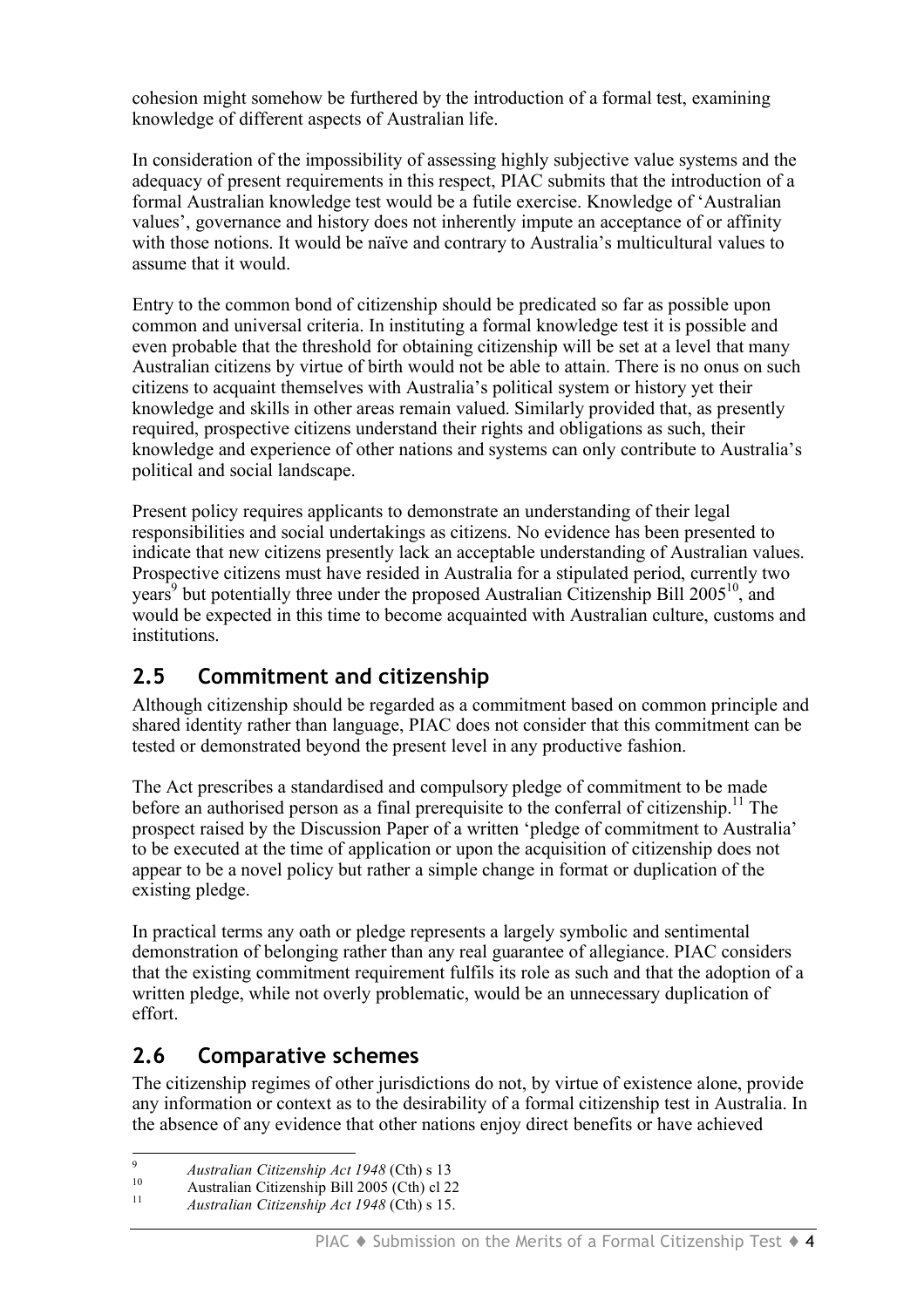similar policy objectives as a consequence of formal testing, their citizenship schemes remain irrelevant in determining whether Australia's existing system requires amendment.

PIAC cautions that although the Discussion Paper makes favourable reference to policies in other jurisdictions in its discussion of the feasibility of testing in an Australian context, such comparisons should be considered as informative only in determining what form a test might take and not its utility or necessity.

## **3. The impact of a formal test**

### **3.1 Potential for Discrimination**

Eligibility for citizenship is not and should not be determined by reference to an applicant's country of origin or previous domicile and no applicant should be placed at an inherent disadvantage by virtue of these facts. PIAC is concerned that the introduction of a formal citizenship test, although ostensibly universal in its application, may in effect discriminate against applicants from non-English-speaking backgrounds.

Speakers of English as a second language would inherently be placed at a disadvantage when compared to native English speakers in any formal English testing arrangement and, consequently, may face greater difficulty obtaining citizenship.

To counter this potential for inequality to the greatest degree possible it would be vital to ensure that appropriate educational resources and support mechanisms are available to all prospective applicants. Either, any future test should be set at standard attainable with no more English education than the maximum 510 hours of tuition currently available under the Adult Migrant English Program, or the hours and nature of tuition provided by the program should be adapted to meet the rigours of the test.

Although the Discussion Paper acknowledges that the curriculum of governmentsubsidised English programs should be harmonised with the requirements of any formal citizenship test, PIAC is concerned that existing resources would simply be insufficient to meet the demands of a more rigorous test. The Federation of Ethnic Community Councils Australia (FECCA) has noted that many migrants are able to attain only a basic level of English on completion of the maximum 510 hours of language training available under the Adult Migrant English Program. DIMA reports that in 2005-06 only 19.3% of participants in that program achieved the level of English necessary to attain 'Certificate 3', the highest standard available under the program.<sup>12</sup> Certificate 3 indicates a level of English competency that DIMA characterises as 'intermediate' and which PIAC is concerned may be insufficient to successfully complete a formal aural and written language test for an expanded English-language citizenship test.

The Government would need to ensure that any increase in the standard of Englishlanguage ability expected of new citizens would be met with a corresponding increase in the availability of training and resources.

### **3.2 Consistency with policy objectives**

Citizenship may be regarded in legal terms as a privilege, as the Discussion Paper frequently reiterates, yet it is one that eligible persons should be given all possible encouragement in attaining.

 <sup>12</sup> Department of Immigration and Multicultural Affairs, *Annual Report 2005-06* (2006) 232.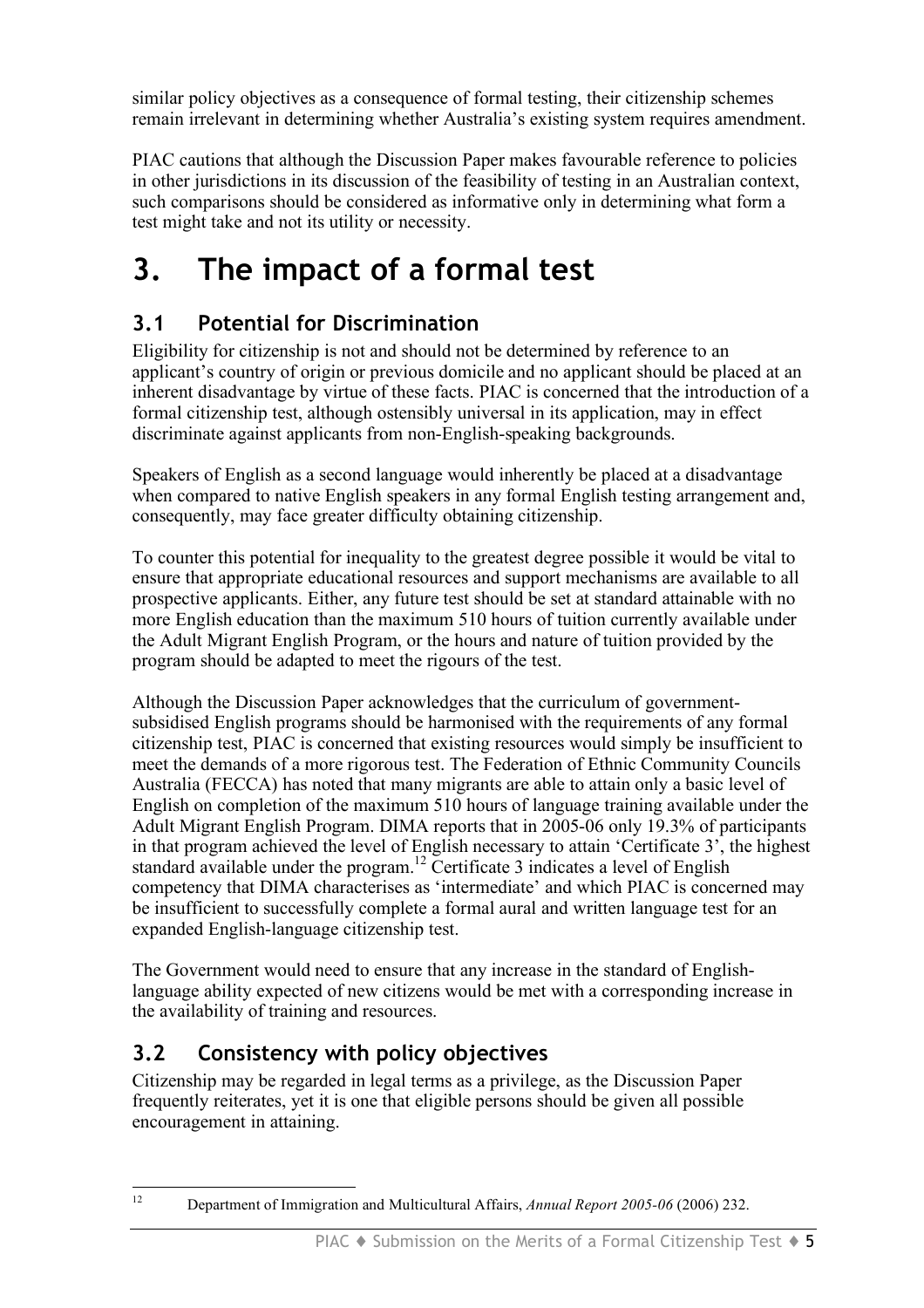Over the past six years, the Federal Government has enthusiastically demonstrated its affinity with this view, imploring all eligible persons to take up Australian citizenship by way of extensive media campaigns. Between the launch of the Government's citizenship media drive in 2001 and the beginning of 2004, close to \$6 million was spent on television, radio and print advertising inviting permanent residents to become new Australians<sup>13</sup>, and in September of this year Parliamentary Secretary to the Minister for Immigration and Multicultural Affairs, the Hon Andrew Robb MP, publicly launched a new campaign intended to 'encourage those people who are eligible to take that next step and apply to become an Australian citizen'. 14

Considering the potential difficulties faced by speakers of English as a second language and the additional effort, anxiety and expense that formal testing might entail, PIAC is concerned that the introduction of a formal citizenship test may undermine the effectiveness of these campaigns and frustrate the Government's underlying policy objective. Formalised testing may act as a deterrent to the uptake of citizenship by those who are currently the most enthusiastic applicants, permanent residents from non-English speaking backgrounds, who may feel they are unfairly disadvantaged by the test.

Rather, PIAC is of the view that formal testing may make indefinite permanent residency appear a more attractive option for many migrants. The Government is simultaneously promoting language assessment as a prerequisite to citizenship as an incentive to 'learn English quickly and get a job' <sup>15</sup> and seeking to raise the qualifying residency period under clause 21 of the Australian Citizenship Bill 2005 (Cth) to three years (rather than two) in the last five. If the policy considerations underlying moves to introduce a formal test emphasize the importance of learning English in integrating into Australian society rapidly it seems inconsistent with such objectives that permanent residents will now be required to live in Australia for at least three years, but possibly substantially longer, before even becoming eligible for citizenship.

## **4. The nature of the test**

### **4.1 Enabling instrument**

While both current and proposed citizenship legislation establishes fundamental eligibility criteria for persons seeking to become Australian citizens, the broad and undefined discretion of the Minister in this area makes it important in the interests of transparency and equality that any new formal test requirement is implemented by similar legislative provisions.

The conferral of Australian citizenship by grant pursuant to section13 of the Act is subject to a broad ministerial discretion. Regardless of whether the basic eligibility criteria are satisfied, the Minister may refuse an application for citizenship. There are no statutory criteria for the exercise of that discretion and it is retained and emphasized, as a separate section explicitly authorizing the minister to decline applications, in the provisions of the

 <sup>13</sup> Department of the Prime Minister and Cabinet, *Answers to Questions on Notice - Question: PM 60*, Parliament of Australia: Senate – Additional Estimates 2003-2004  $\leq$ http://www.aph.gov.au/senate/committee/fapa\_ctte/estimates/add\_0304/pmc/index.htm> at <sup>15</sup> November 2006. <sup>14</sup> Andrew Robb, *Media Release - 'New campaign highlights value of Australian*

*Citizenship'*, 17 September 2006, Website of the Minister for Immigration and Multicultural Affairs <http://www.minister.immi.gov.au/parlsec/media/media-

releases/medrel06/index.htm> at 15 November 2006.<br><sup>15</sup> Andrew Robb quoted in Bernard Lane, *Citizenship test `could face court*, The Australian (Sydney), 20 May 2006, 2.